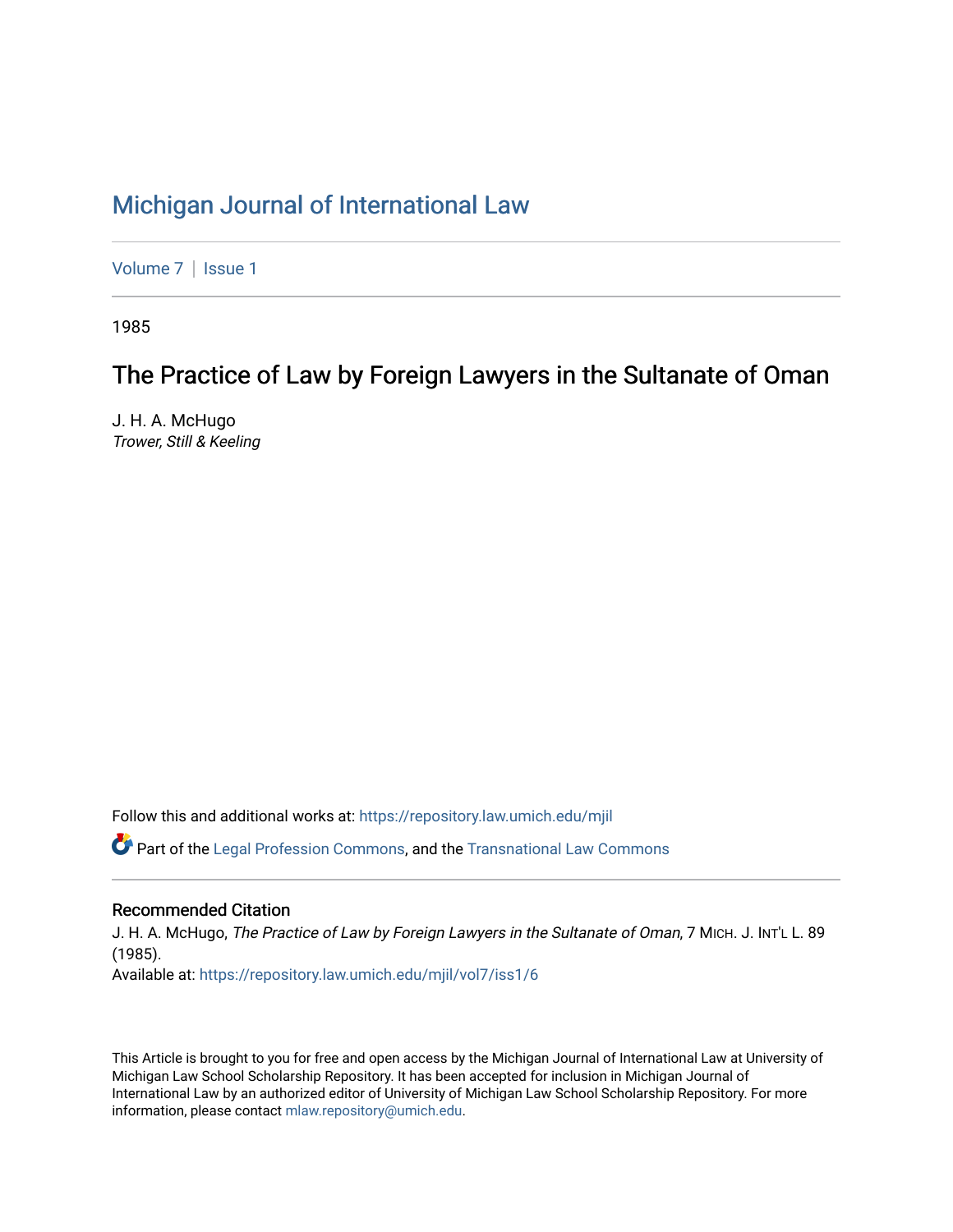## **The Practice of Law by Foreign** Lawyers in the Sultanate of Oman<sup>t</sup>

## **J.H.A. McHugo\***

The legal system in the Sultanate of Oman has developed in a way that has led foreign lawyers to engage in legal work, most notably commercial litigation, in which, in most jurisdictions, it is unusual for foreign lawyers to be involved. Although much of the work of foreign lawyers in Oman is of a transnational nature, there is only a minimal foreign element in a large part of their practice. Foreign lawyers frequently appear before the Authority for the Settlement of Commercial Disputes, the judicial body with jurisdiction in commercial matters. They also advise on and draft agreements in accordance with Omani law. There are, in fact, only two areas in which they do not practice: Shari'awhich governs probate, succession, and family law—and criminal law.<sup>1</sup>

This article discusses the practice of foreign commercial lawyers operating through branch offices of foreign firms in the Sultanate of Oman. In order to see how the present situation has developed, it is necessary to consider the particular circumstances of modern Oman. Part I outlines some important aspects of

© 1985 J.H.A. McHugo.

\*Partner, Trower, Still & Keeling, London. Served in the Oman office of Trower, Still & Keeling, 1981 to 1984. B.A. 1973, Oxford University [Oriental Studies (Arabic)]; M.A. 1976, American University in Cairo [Arabic Studies (Islamic History)]; Thesis for M. Litt. in Oriental Studies accepted by Oxford University in 1977. Mr. McHugo has been a Solicitor of the Supreme Court of Judicature of England and Wales since 1982.—eds.

**1.** It might be noted that there are two terms in Arabic which may be translated as "law." Only one of these, *shar'a* or *shar',* is used to refer to the religious law of Islam, although the root of the word may also be used to refer to other systems of law. Thus for example, the word *tashr',* derived from *shar'* is used to mean "legislation." The other term, *qdnan* (derived from the Greek word *kanon),* is used exclusively when referring to nonreligious law. However, in some jurisdictions, such as Egypt, codifications of *sharl'a* have been promulgated as *qdnan.* In this context, *qdnan* is best translated as "code." The licenses granted to branch offices of foreign firms operating in Oman are to practice istishārāt qānūniyya ("legal consultancy" or "consultation on qānūn"). It is possible to infer from these terms that the licenses given to branch offices of firms of foreign lawyers do not allow them to practice in the area of Moslem religious law. However, the author would mention that he knows of no foreign lawyer in Oman who has ever attempted to practice religious law, and doubts very much whether any foreign lawyer would consider himself or herself competent to do so. *See generally* Linant de Bellefonds, *Kdnan,* 4 **THE ENCYCLOPEDIA** OF ISLAM 556 **(1978).**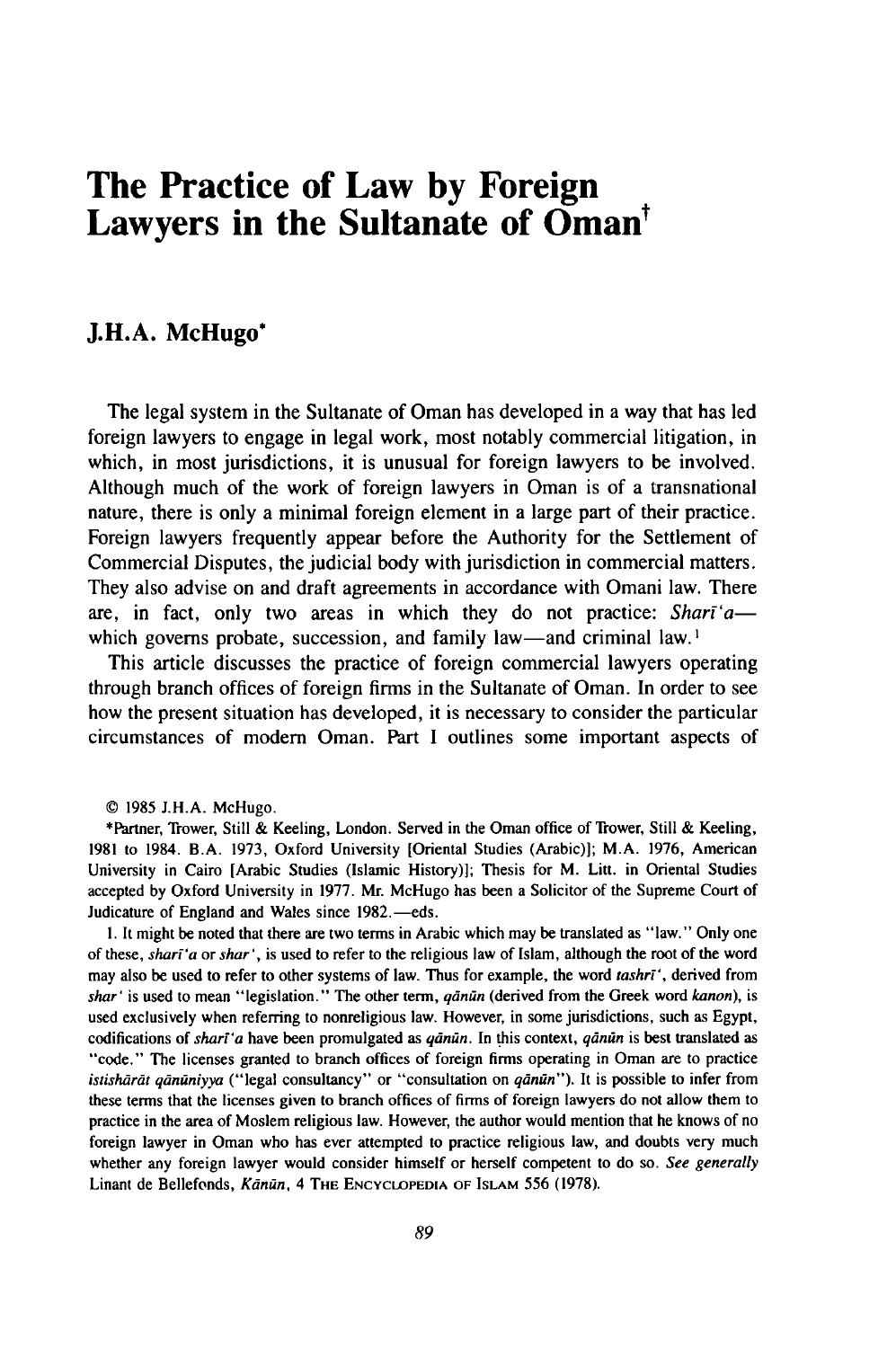Oman's history. Part II focuses on the development of the Omani legal and judicial system since 1970 with regard to commercial law. Finally, part III examines the practice of the foreign lawyer operating in Oman, and illustrates the kind of legal work which he may carry out.

## I. THE **CIRCUMSTANCES OF** MODERN **OMAN**

Oman was never colonized. Sultan Said Bin Taimur, the ruler of the country from **1930** to **1970,** followed a policy of isolation.2 Little modernization or economic development occurred during his reign although after the discovery of oil in commercial quantities in 1968 funds became available for rapid development.

In 1970, Sultan Qaboos Bin Said, Sultan Said Bin Taimur's son, took power.<sup>3</sup> The transfer of rule from father to son resulted in a profound redirection of the country's path. 4 On Sultan Qaboos' accession there existed no schools or medical facilities outside of the capital, Muscat, and the southern provincial capital, Salalah.<sup>5</sup> Furthermore, the Omani Government possessed little of the apparatus of a modem state and none of the apparatus of a modem legal system. <sup>6</sup>

The modern Omani legal system began with the reign of Sultan Qaboos, thus it provides a fascinating opportunity to study the rapid development of a legal system by a country intent on making up for lost time in its emergence into the modern world. Oman is of unusual interest because of two special factors. First, the struggle to modernize the country did not start until recently (although it has been pursued with astonishing vigor). Second, no colonial legal system had ever been enjoined upon Oman and no legal system from an earlier attempt at reform had left any foundation on which Sultan Qaboos and his government could build. 7 An important consequence of this second factor was the complete absence of a legal profession.

## **II.** THE OMANI **LEGAL** SYSTEM **AS** IT **AFFECTS** COMMERCIAL LAWYERS

## *A. Legislation*

The Omani authorities were, and are, well aware that a modern legal system cannot be created overnight. They appear to have adopted a pragmatic approach,

- **3.** *Id.* at 200.
- 4. **Id.** at 204.
- 5. For a description of post-1970 development, see id. at 205.
- *6. See id.*

7. While practicing law in Oman, the author has never once come across any legislation that dates from before the reign of Sultan Qaboos.

<sup>2.</sup> *See* J.E. **PETERSON, OMAN IN THE** TWENTIETH **CENTURY** 136 (1978).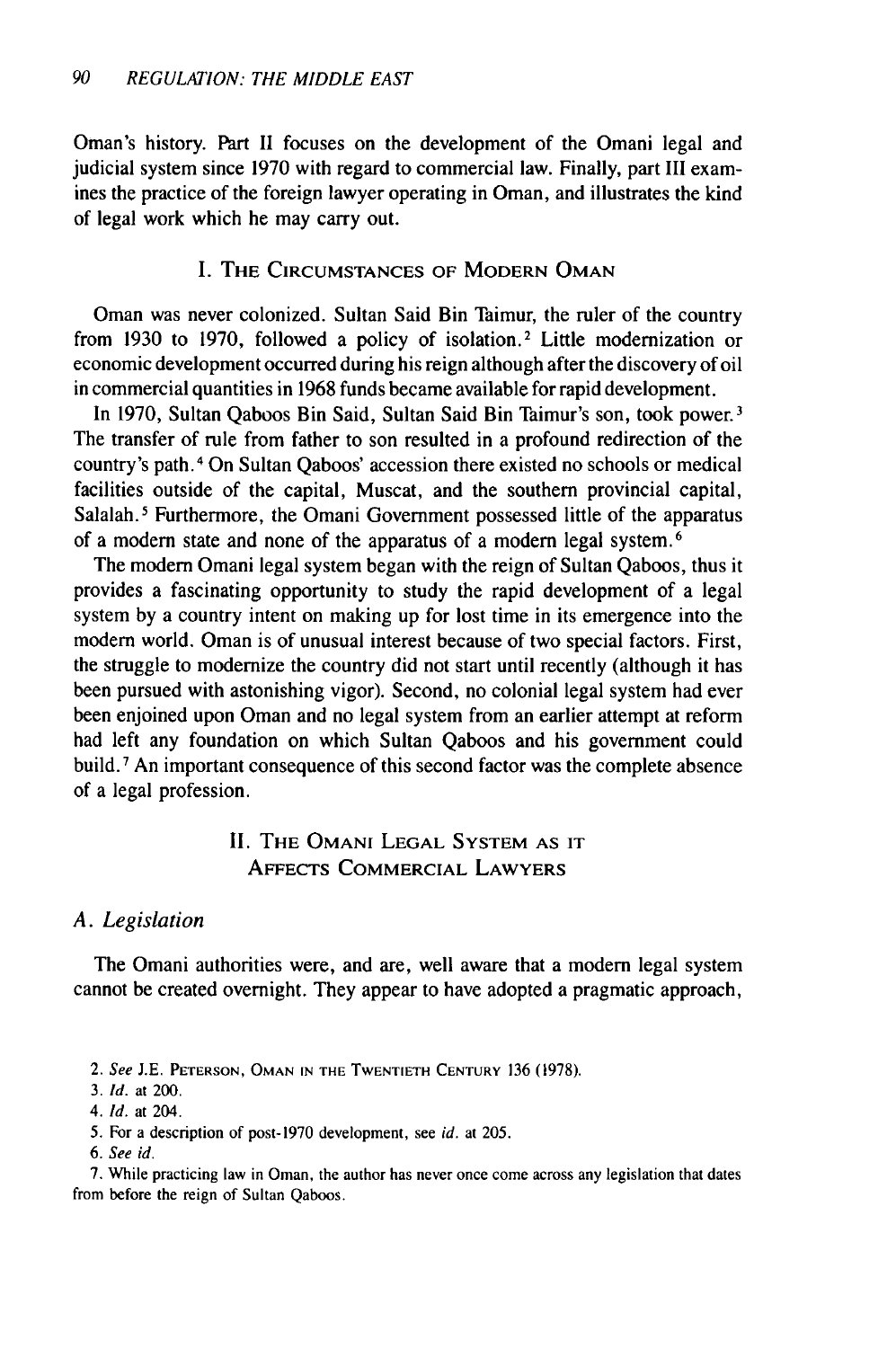promulgating legislation to deal with problems when they become pressing, rather than attempting to adopt a foreign system of law which might not be appropriate to the country's needs.

All legislation promulgated in Oman is made with the authority of His Majesty the Sultan, either directly or indirectly. There is no other source of legislation. Laws promulgated as annexes to Royal Decrees signed by the Sultan, however, may not always conclude with the Royal Signature. The General Explanations and Stipulations Law of 1973 defines law *(qānūn)* to mean "any legislation, regulations or any Royal Decree or Royal Decision of a legislative nature and all legislative rules, regulations and ordinances issued pursuant to any law."<sup>8</sup> Royal decrees can vary greatly in their subject matter, but unless it is clear that they are not, it is prudent to assume that they are of a "legislative nature." In the Law of the Administrative Apparatus of the State, the expression "Royal Decrees and Laws" appears on a number of occasions in a way to suggest that, for all practical purposes, laws and royal decrees are the same. <sup>9</sup>

The General Explanations and Stipulations Law of 1973 also provides that the power to legislate may be delegated by law to an individual person. **' <sup>0</sup>**The rules, regulations and ordinances that the designated person issues must not contradict the provisions of the law under which they are issued or the provisions of "any law of higher standing." The person with authority to issue the rules, regulations or ordinances has authority to amend or repeal them in a like fashion and according to the same conditions which are effective for issuing them.<sup>11</sup>

Delegated legislation largely takes the form of Ministerial Decisions. The functions and responsibilities of the various Ministries and other government units are set out in Appendix A to the Law of the Administrative Apparatus of the State.<sup>12</sup> The appendix is updated to take account of changes made from time to time. It is also common practice for royal decrees and laws to contain a provision empowering the relevant ministry to issue implementing regulations. For example, the Law of Lands of 1980 provides that the Minister of Land Affairs and Municipalities will issue implementing regulations for applications for the registration of land. $13$ 

The simplicity of this system is its most remarkable characteristic. All royal decrees (including laws) since 1973 have been numbered and published in an

**I1.** *Id.*

12. Royal Decree 26/75, supra note 9, at appendix A.

13. Royal Decree 5/80, art. 27, 1980 AI-Mujallad (in Arabic) (setting forth the Law of Lands).

<sup>8.</sup> Law 3/73, art. 3, 1973 AI-Mujallad (in Arabic) (The General Explanations and Stipulations Law).

<sup>9.</sup> Royal Decree 26/75, arts. 2, 10-12, 1975 AI-Mujallad (in Arabic) (Petroleum Development Oman trans. (unofficial)) (issuing the Law of the Administrative Apparatus of the State).

<sup>10.</sup> Law 3/73, art. II, 1973 AI-Mujallad (in Arabic) (The General Explanations and Stipulations Law).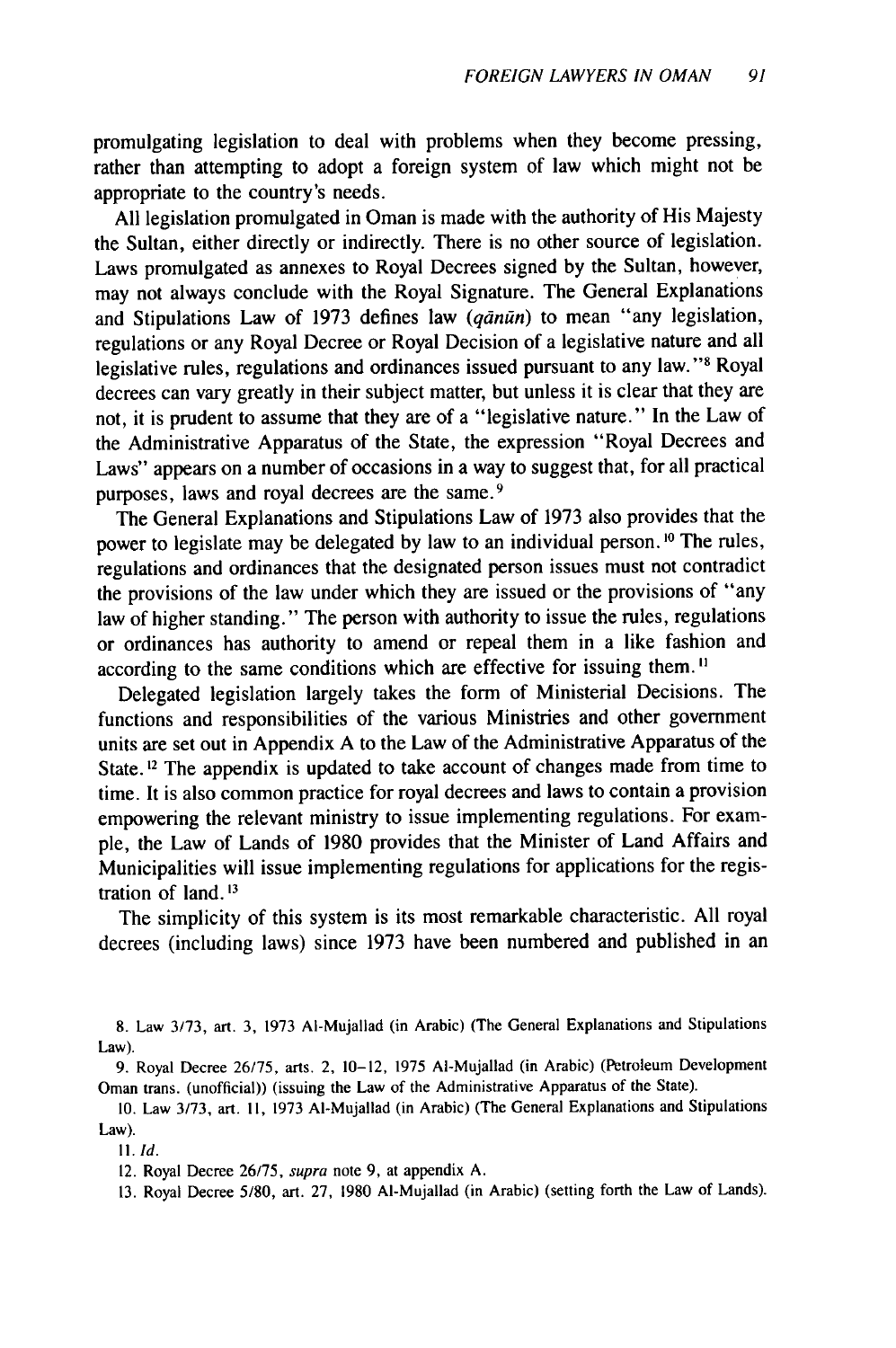annual called *AI-Mujallad* (literally, "the Compendium") which can be bought from the Directorate of the Official Gazette in Muscat. Omani legislation is thus easily accessible. Yet because the present system only dates from the early 1970s, there are inevitably many areas in which little or no law has been promulgated. Two important examples of such areas are contract and tort.

In dealing with areas as yet unregulated by promulgated law, commercial lawyers cannot turn to any equivalent of Anglo-Saxon common law which is followed until overruled by legislation. Rather, they must look to the judicial authorities with the power to cope with these "gaps." To this writer, the operation of these judicial authorities is the most interesting feature of the Omani legal system.

#### *B. Judicial Authorities*

It has already been mentioned that the Law of the Administrative Apparatus of the State effectively divides up the functions and responsibilities of government among the various ministries and other government bodies. There is a special body devoted to legal affairs, the *Dīwān* (office) of legislation. This is the body which considers contractual and other legal obligations of the government, and can be consulted by other government bodies to give legal opinions.<sup>14</sup> It also considers legislation before it is issued. **1 <sup>5</sup>**However, it does not have any judicial function. The Ministry of Justice, Awqaf and Islamic Affairs administers the *Shart'a* Courts but would appear not to concern itself with bodies having a judicial role established by law in other ministries. **16**

It is an interesting feature of the Law of the Administrative Apparatus of the State that it expressly gives judicial powers to individual ministries. Thus, Function 10 of the Ministry of Land Affairs and Municipalities is to examine and settle land disputes, while Function 10 of the Ministry of Commerce and Industry is to settle commercial disputes. **'7** One might expect an overlap between the judicial bodies set up in the two Ministries; in practice, either body will consider any case brought before it which falls within its jurisdiction.

The judicial body that was established in the Ministry of Commerce and Industry to settle commercial disputes was termed, appropriately enough, the Committee for the Settlement of Commercial Disputes (the Committee). Although this Committee was inside the Ministry, it was not set up by the Minister acting through delegated legislative power, but through a special chapter in the Commercial Companies Law. **8**

<sup>14.</sup> Royal Decree 26/75, supra note **9,** at art. 24.

<sup>15.</sup> Id. at art. 23.

<sup>16.</sup> Id. at appendix A.

<sup>17.</sup> *Id.*

<sup>18.</sup> Law 4/74, art. 173, 1974 AI-Mujallad (in Arabic) (Commercial Companies Law).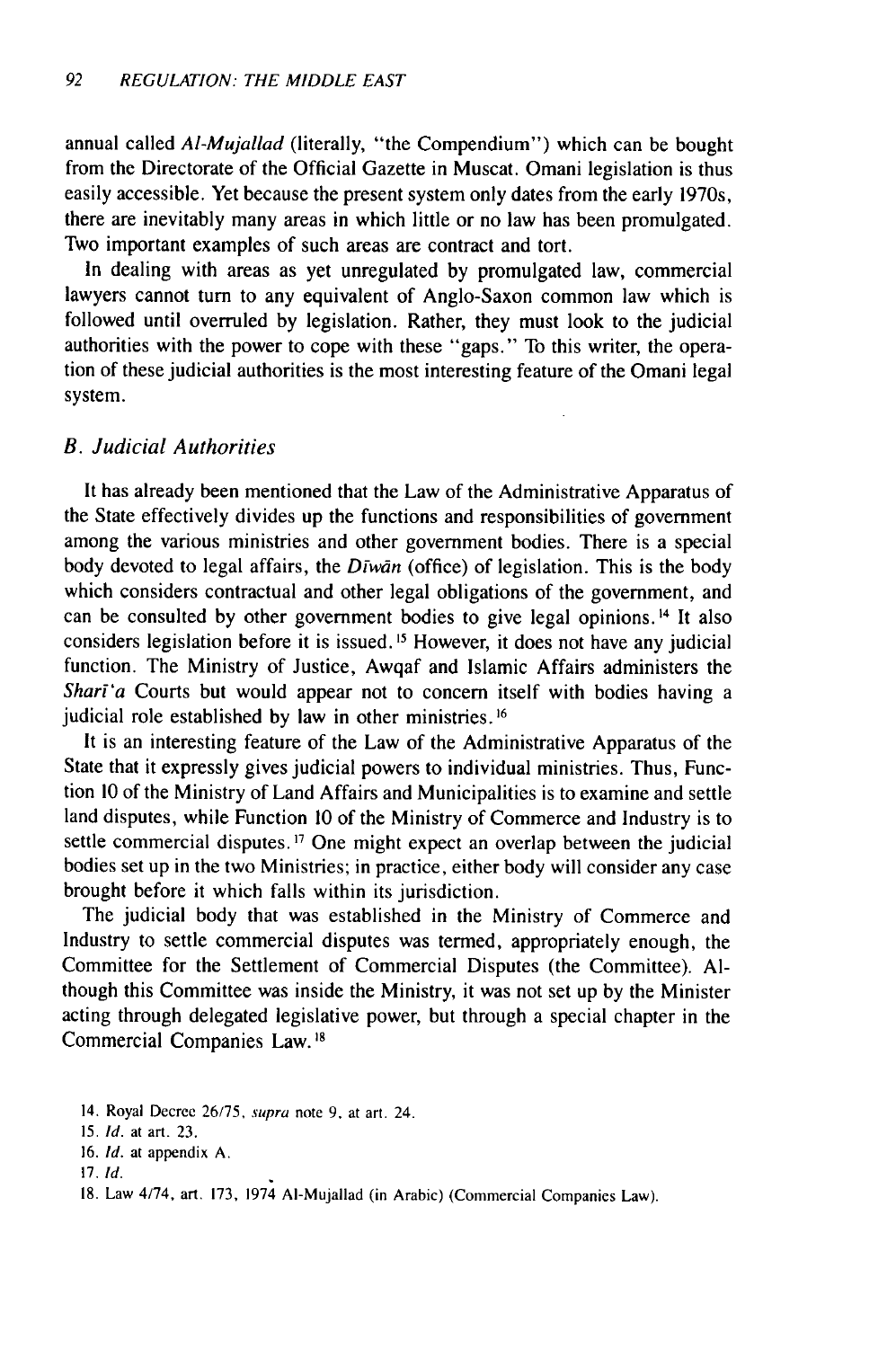When the Committee was established in May 1974, it had an extremely simple constitution. It was composed of nine members appointed by royal decree, who were to have "experience in commercial cases."<sup>19</sup> It had the authority to decide all commercial disputes whether civil or criminal. 20 The great speed with which it decided cases and the relative informality of its proceedings were notable features of the Committee from its earliest days. Proceedings were commenced by lodging a written plea with the Committee, a copy of which was served on each defendant within three days. The defendants had twenty days in which to submit a written defense after which the plaintiff had ten days to lodge a reply to the defense. The defendants then had an additional ten days within which to file a counter-reply.<sup>21</sup> The Committee could shorten or lengthen these periods at the request of a litigant, provided that the defendants were not deprived of the right to make a final reply.<sup>22</sup> The Chairman of the Committee would then fix a date for trial. 23 There were also provisions for third parties that considered themselves prejudiced to enter into the dispute by lodging a written plea. 24 The decisions of the Committee were final and not subject to appeal, save in the case of a defendant who was not served with notice of the proceedings. Such a defendant could raise an objection within thirty days of receiving notice of the decision affecting him.<sup>25</sup>

Although the Committee's constitution was revised in 1975,<sup>26</sup> the speed with which it made decisions continued to be one of its most prominent characteristics. In fact, the period for submitting a defense was actually shortened from twenty to ten days. 27 The new constitution eliminated the Committee's criminal jurisdiction, but it gave the Committee jurisdiction over a wide range of commercial matters, including transactions for the sale, purchase, and lease of property with the expectation of profit; banking and currency transactions; manufacturing; warehousing; transport by land, sea, and air; insurance services; commission and brokerage transactions; hotel, restaurant, and entertainment services; publishing and printing; the exploitation of oil, gas, and minerals; construction and development operations; commercial agencies, including distributorship agreements; disputes between merchants, companies, partners, shareholders, directors, auditors, and liquidators; the interpretation of commercial contracts and laws con-

19. Id. 20. Id. at art. 175. 21. Id. at art. 181.

- 22. *Id.* at art. 182.
- 23. *Id.* at art. 183(c).
- 24. Id. at art. 186.
- 25. **Id.** at art. 189.

26. Royal Decree 54/75, 1975 AI-Mujallad (in Arabic), promulgated the revised text for articles 173-189 of Law 4/74, supra note 18.

27. Royal Decree 54/75, art. 181(b), 1975 AI-Mujallad (in Arabic) (amending art. 181(b) of Law 4/74, supra note 18).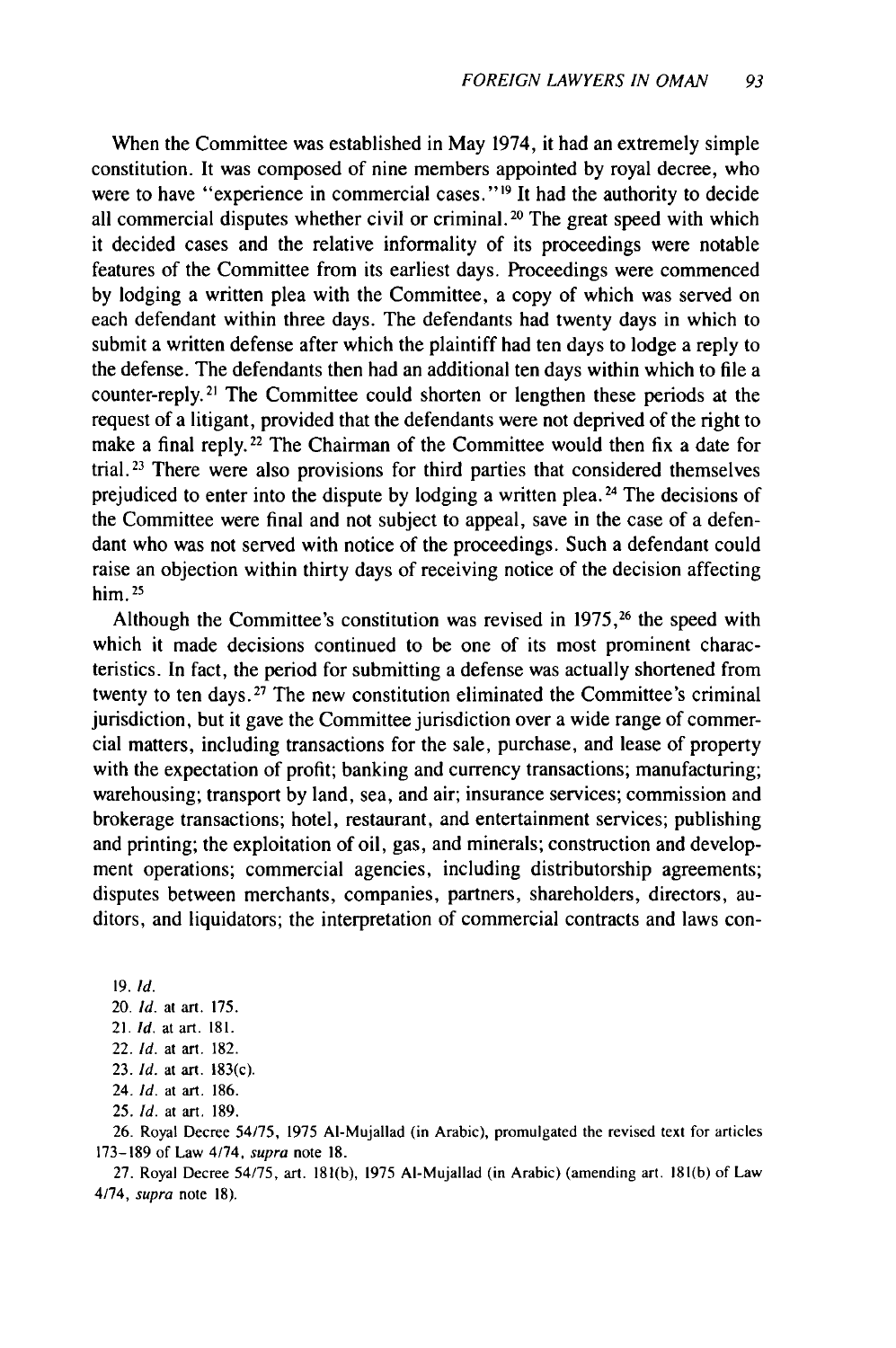cerning commercial activities; and any other matters which any law states shall fall within its jurisdiction.<sup>28</sup>

The 1975 revision also laid down the principles by which the Committee was to abide in issuing its decisions. They were:

(a) the Decrees, Laws and Regulations in force in the Sultanate;

(b) the rights and mutual contractual obligations between contracting parties on condition that they do not contravene the provisions of such contracts or contradict any provision contained in a Decree, Law or Regulation or contravene public policy;

(c) established customs having effect in the field of commercial activity to which disputes raised before the Committee are connected and the principles which are followed in a general sense in relation thereto; and

(d) whatever achieves justice and equity between parties in dispute and leads to the stabilization of commercial transactions and regulations.<sup>29</sup>

It was implicit in these principles that the Committee was to use its discretion when there was no applicable provision of law. The Committee did not favor a doctrine of precedent; its decisions were regarded as private to the parties concerned, and thus of no applicability to anybody else.<sup>30</sup> Great stress was laid on the requirement that the Committee follow the principles of justice and equity in order to stabilize and regulate commercial transactions. The membership of the Committee facilitated this type of decision making. The Committee was composed of officials from the Ministry of Commerce and Industry and representatives of the Chamber of Commerce and Industry, who were prominent and respected businessmen. Committee members did not claim to be trained lawyers. Yet because of the intimacy of commercial life in Oman, resulting from the smallness of the merchant community and the relative simplicity of most commercial transactions, they could be relied upon to understand the disputes brought by litigants. When the Committee considered it appropriate, it could ask for information or guidance on legal or technical points from experts in the Ministry of Commerce and Industry such as the Insurance Commissioner's Department on Insurance Matters or other government departments. The Committee could also appoint independent experts to report particularly on technical matters.<sup>31</sup>

The Committee was noted for the facility with which it made its decisions. Cases were frequently heard and decided within one to two months of the first pleading. When a case involved two essentially innocent parties disputing who should bear a loss occasioned by a third party or some calamity, the Committee

<sup>28.</sup> **Id.** at art. 175; Law 3/74, art. 5, 1974 AI-Mujallad (in Arabic) (The Commercial Register Law).

<sup>29.</sup> Royal Decree 54/75, supra note 26, at art. 179 (Trower, Still & Keeling trans. (unofficial)). 30. Although this is not stated explicitly in legislation, this is the view that the Committee took and

that the Secretary to the Committee made very clear to the author in a private conversation in 1982. 31. Royal Decree 54/75, supra note 26, at art. 186.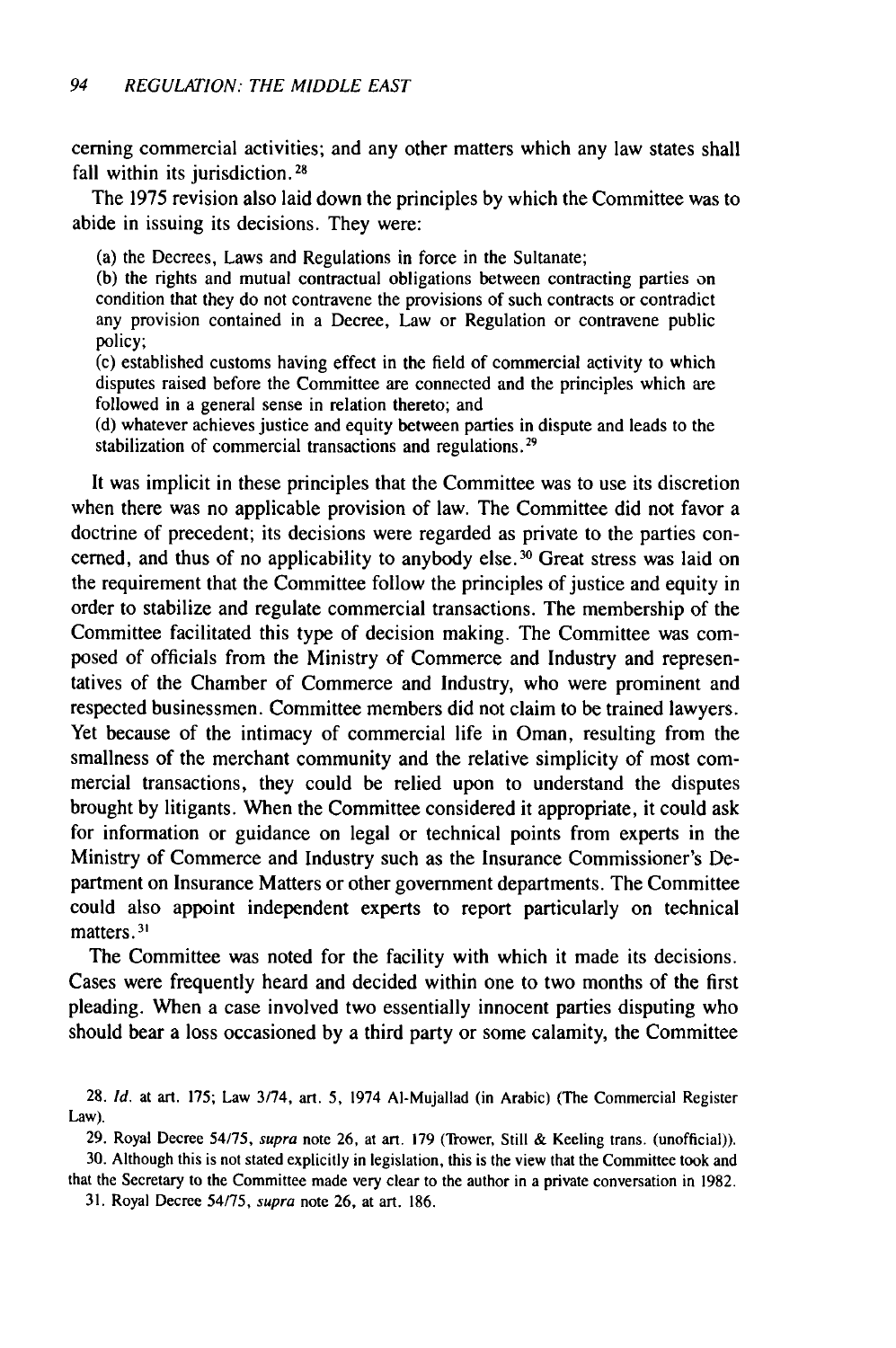tried, if possible, to salvage something for each party. Settlements between parties before the date of trial were actively encouraged through a refund of the fees paid when lodging a claim. When there was merit to a claim, but it was uncertain how much, the Committee might award a proportion of the claim summarily, rather than enter into lengthy and expensive hearings of the case. When the obligation to pay a debt was clear, but the debtor was unable to pay, the Committee often used its discretion to fix a repayment schedule, even though neither party had requested such an arrangement. Thus, the sum repayable became a judgment debt and the Committee could use its powers of enforcement through the civil authorities to ensure payment. **<sup>3</sup> <sup>2</sup>**

As the country modernized, commerce and legislation rapidly became more sophisticated. The legal issues brought before the Committee were increasingly complex. In 1981, for instance, a detailed Maritime Law<sup>33</sup> covering, *inter alia*, the carriage of goods by sea, the sale of marine insurance, the arrest of ships, and the interpretation of bills of lading was promulgated, and several complex marine cases were brought before the Committee. Perhaps believing that experienced judges who had received complete legal training ought to be available to interpret commercial legislation, Omani authorities decided to create a more formal judicial body for the resolution of commercial matters.

This goal posed several practical problems. While there were not as yet enough qualified Omanis to set up an independent judiciary for deciding commercial disputes, if foreign judges were recruited, it was feared that they might not gain the trust of Omanis, who might well have believed that their country was losing control over its judicial system. Other judicial systems on which the Omanis might have modeled a new judicial body were noted for two disadvantages which the Committee had hitherto avoided-protracted delays before cases were heard, and an excessive degree of formality in pleadings and the filing of documents, which often led to the rejection of cases for reasons of form rather than of substance.

Rather than adopt a foreign system, the Omani Government reconstituted the Committee. It also moved the Committee out of the control of the Ministry of Commerce and Industry and made it an independent body. 34 The constitution of this new body, the Authority for the Settlement of Commercial Disputes (the Authority) was changed so that three experienced and legally trained judges sit on the bench with the civil servants and representatives of the Chamber of

32. On the question of enforcement through the Civil Authorities, see Royal Decree 54/75, supra note 26, at arts. 180(e), 188(d). The other statements as to the practice of the Committee are based on the author's personal experience of its proceedings.

33. Royal Decree 35/81, 1981 AI-Mujallad (in Arabic) (issuing the Maritime Law).

34. It might also be noted that the move of the judicial function of the Ministry of Commerce and Industry from the Ministry to a specially constituted independent body is possibly the first appearance of the doctrine of the Separation of Powers in the legal system of Oman.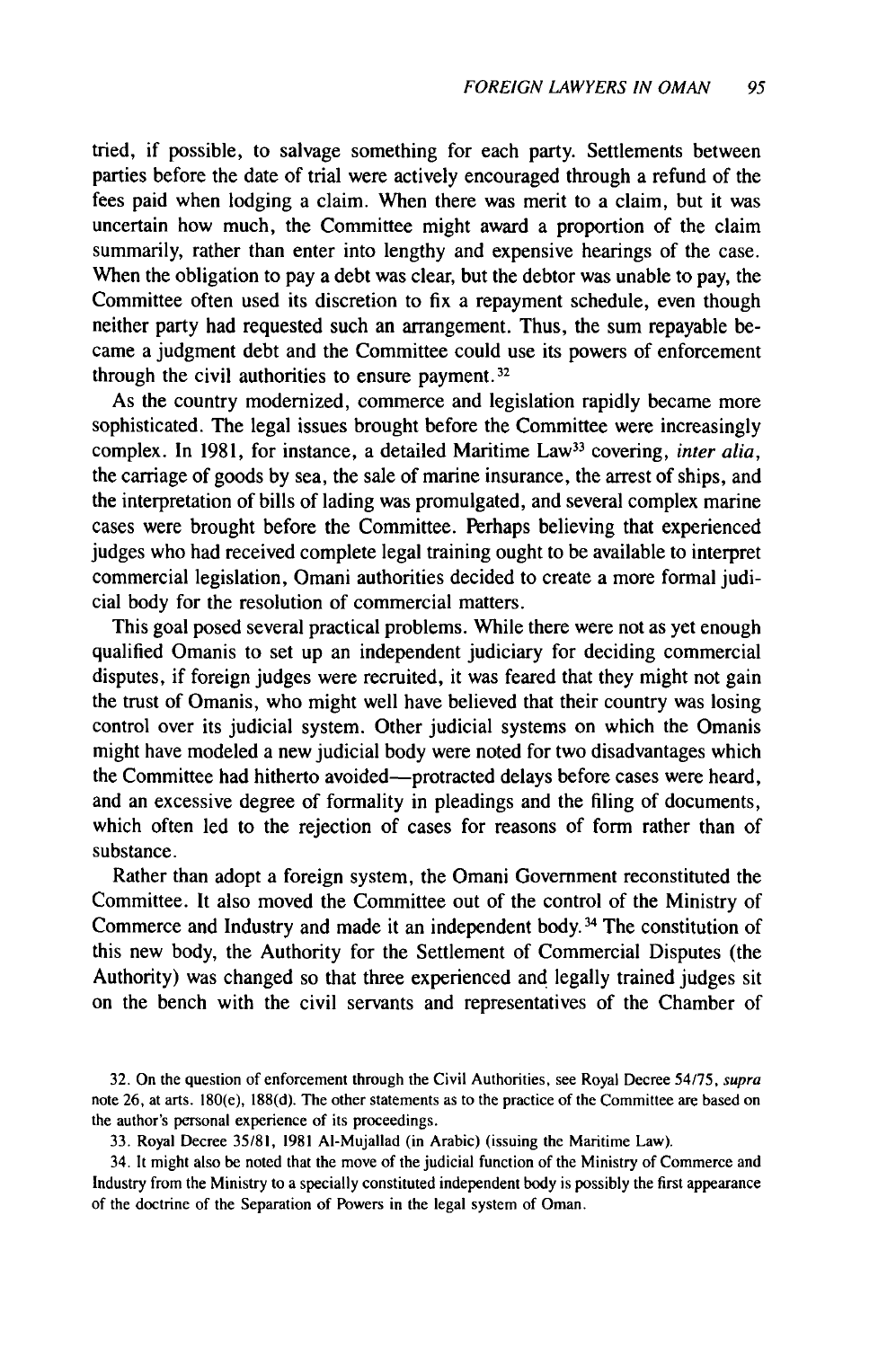Commerce who had comprised the old Committee. 35 The judges need not be Omani citizens. In fact, the first appointees, who began hearing cases in the spring of 1984, are Egyptian. The President of the Authority and the three judges constitute a quorum. The President's side prevails in the case of a tie vote, and it is he (and not the judges) who controls the proceedings.<sup>36</sup> In this way, the Omanis have imported foreign legal expertise into their judicial system without losing control of that system to foreign judges.

The royal decree setting up the Authority's detailed constitution considerably expands the procedures which governed the Committee and contains some interesting new features. The possibility that the state may be a party to proceedings is admitted,  $37$  and there are limited grounds for requesting a case to be reheard.  $38$ There are also provisions allowing parties to request that informal arbitration take place under a group of arbitrators headed by a judge and appointed by the President of the Authority.<sup>39</sup> The Authority's guiding principles are similar to those of the Committee:

In issuing its judgments the Authority shall adhere to the decrees and laws in force in the Sultanate, contracts between the disputing parties provided the conditions of such contracts do not conflict with any law, public order or propriety or established valid practices in the field of commercial activities and whatever establishes justice between the litigants and leads to the stabilization of commercial transactions.<sup>40</sup>

The Authority thus retains the equitable jurisdiction and discretion of the Committee. Like the Committee, it also has no doctrine of precedent.

In theory, cases before the Authority are heard in a manner similar to that of the old Committee. In practice, however, there has been a significant change of emphasis. Much more weight is being attached to written submissions. The parties are not asked to speak as they were before the Committee. Rather, they are asked only whether they have anything to add to what they put in their pleadings. They are stopped if they repeat what they have already submitted. Members of the bench then ask the parties questions and may comment on any points which have been raised. This procedure contrasts with the hearings before the Commit-

35. Royal Decree 79/81, 1981 Al-Mujallad (in Arabic) (establishing the Authority for the Settlement of Commercial Disputes).

36. Royal Decree 32/84, art. 36, 1984 AI-Mujallad (in Arabic) (setting forth the regulations for the hearing of disputes and arbitration claims by the Authority for the Settlement of Commercial Disputes).

37. Id. at arts. 7(a), 59.

38. *Id.* at art. 54. Although there was no such possibility set out in the legislation setting up the Committee, the author was informed by the Secretary of the Committee in 1982 that it would be possible to re-open a case if significant new evidence came to light.

39. *Id.* at arts. 59-68.

40. Id. at art. 44 (Trower, Still & Keeling trans. (unofficial)).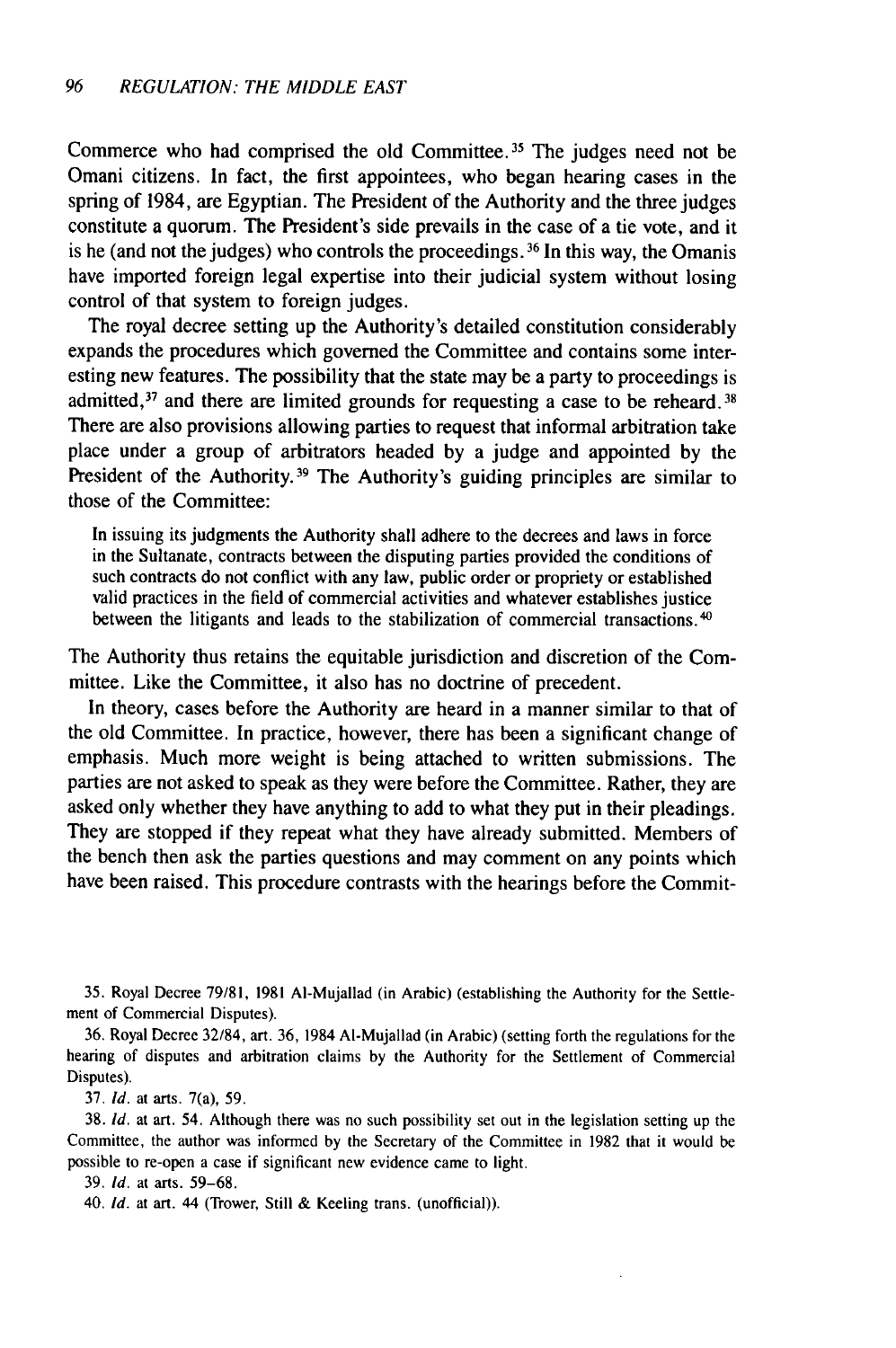tee, where in practice greater weight seemed to be given to the opening address of each party than to their written submissions.<sup>41</sup>

One notable feature of the Committee that is retained in the constitution of the new Authority is the speed with which cases come to court. The defendant has ten days to submit a written defense, and the case will be fixed for hearing within thirty days of the expiration of this period. A party may apply for these periods to be lengthened or shortened, at the discretion of the Authority. 42 At the end of the hearing, the parties may be allowed seven working days in which to present final memoranda replying to the arguments raised at the hearing. Judgment follows within fifteen days of the expiration of this period.<sup>43</sup>

It is anticipated by many in the Omani commercial community that the increased emphasis on written submissions and the addition of experienced judges to the bench of the Authority will help stabilize commercial transactions, particularly in areas for which there are no applicable Omani laws.

#### *C. The Foreign Lawyer's Practice in Oman*

The Foreign Business and Investment Law<sup>44</sup> sets out the circumstances in which foreigners and foreign companies may engage in trade and do business in Oman. Generally speaking, they may only do so by jointly incorporating a local company with an Omani shareholder or shareholders. 45 In practice, foreign participation is usually limited to a minority shareholding. The law also sets out a number of exceptions to the general rule. One such exception concerns professional firms which may set up a branch office (provided that they comply with Omani legal requirements) when there is a shortage of Omani citizens possessing a particular professional skill.<sup>46</sup> Several firms of lawyers have thus established branches in Oman to fill the vacuum of local lawyers. It was almost certainly this vacuum, rather than any deliberate policy, which led to the appearance of foreign lawyers as advocates in Oman.

Foreign lawyers wishing to give advice and draft agreements for local as well as foreign enterprises must obtain temporary licenses from the Ministry of Commerce and Industry. The licenses, issued at the Ministry's discretion, must be renewed annually. As for commercial litigation, there is as yet no formal license or qualification required in order to appear before the relevant judicial body. Litigants were always able to appear in person before the Committee for the

<sup>41.</sup> The statements made in this paragraph are based on the experiences of the author in his appearances before the Authority.

<sup>42.</sup> Royal Decree 32/84, supra note 36, at arts. 21, 22.

<sup>43.</sup> Id. at arts. 34, 35.

<sup>44.</sup> Royal Decree 4/74, 1974 AI-Mujallad (in Arabic).

<sup>45.</sup> Id. at arts. 1-3.

<sup>46.</sup> Id. at art. 6.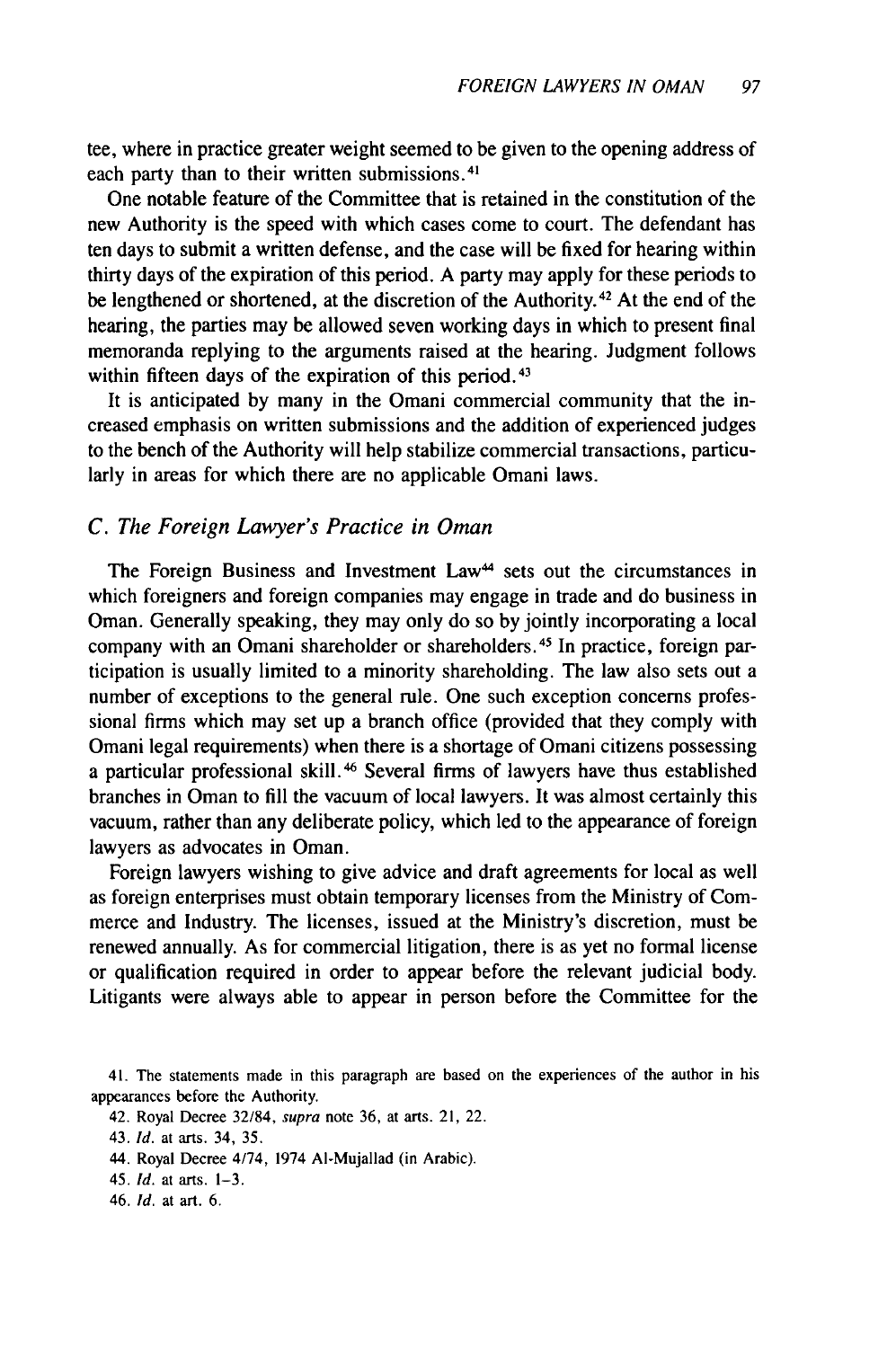Settlement of Commercial Disputes and are still allowed to appear before the Authority for the Settlement of Commercial Disputes or may appoint an agent to conduct their case. No legal qualifications are required of such agents. It would appear, however, that there is a growing tendency for litigants to use lawyers as their representatives. Given the increasing sophistication of Omani law, this trend is likely to continue.

Foreign lawyers undertake a wide variety of legal work in Oman. They draft agreements between Omani companies or merchants and foreign companies that wish to invest, do business, or grant franchises in Oman, and they participate in commercial litigation and arbitration. They may advise on matters that are purely local in nature as well as those involving a significant international element.

#### *1. Advising Foreign Companies*

In general, Omani legislation encourages Omanis to carry on local commerce, but at the same time provides foreign companies with the opportunity to supply products, technology, expertise, and investment capital when required. 47 The Foreign Business and Investment Law places clearly defined limits on the manner in which foreign companies may trade and do business in Oman or acquire shares in Omani companies. Foreign companies wishing to do business or to invest in the share capital of an Omani company must obtain the permission of the Ministry of Commerce and Industry.<sup>48</sup> All businesses trading in Oman must be registered in the Commercial Register in the Ministry of Commerce and Industry. <sup>49</sup> Even distributorship agreements and many franchise agreements which envisage no actual presence by foreign companies in Oman must be registered under the Commercial Agencies Law.<sup>50</sup> Moreover, there is also legislation which specifies the formal requirements necessary in all contracts entered into with a government body, if the government body is to be bound by the contract in question. 51 For these reasons alone, it would be prudent for a foreign company entering Oman to seek advice from lawyers based in Oman.

The absence of provisions in Omani law on various commercial matters also

47. This basic approach is reinforced by different rates of corporation tax which favor corporations with a majority of shares held by Omani citizens. The taxation rates for the income on non-Omani companies are set out in the Second Schedule to the Law of Income Tax on Companies. Royal Decree 47/81, 1981 AI-Mujallad (in Arabic). As regards the taxation of Omani companies with a foreign shareholding, see Royal Decree 6/77, 1977 AI-Mujallad (in Arabic).

48. Royal Decree 4/74, art. 2, 1974 AI-Mujallad (in Arabic) (issuing the Foreign Business and Investment Law).

49. Law 3/74, supra note 28, at art. 4.

50. Royal Decree 26/77, 1977 AI-Mujallad (in Arabic) (Trower, Still & Keeling trans. (unofficial)) (Commercial Agencies Law).

51. Royal Decree 48/76, 1976 AI-Mujallad (in Arabic), amended by Royal Decree 12/80, 1980 **Al-**Mujallad (in Arabic) (issuing the Law Concerning the Execution of Contracts on Behalf of the Government).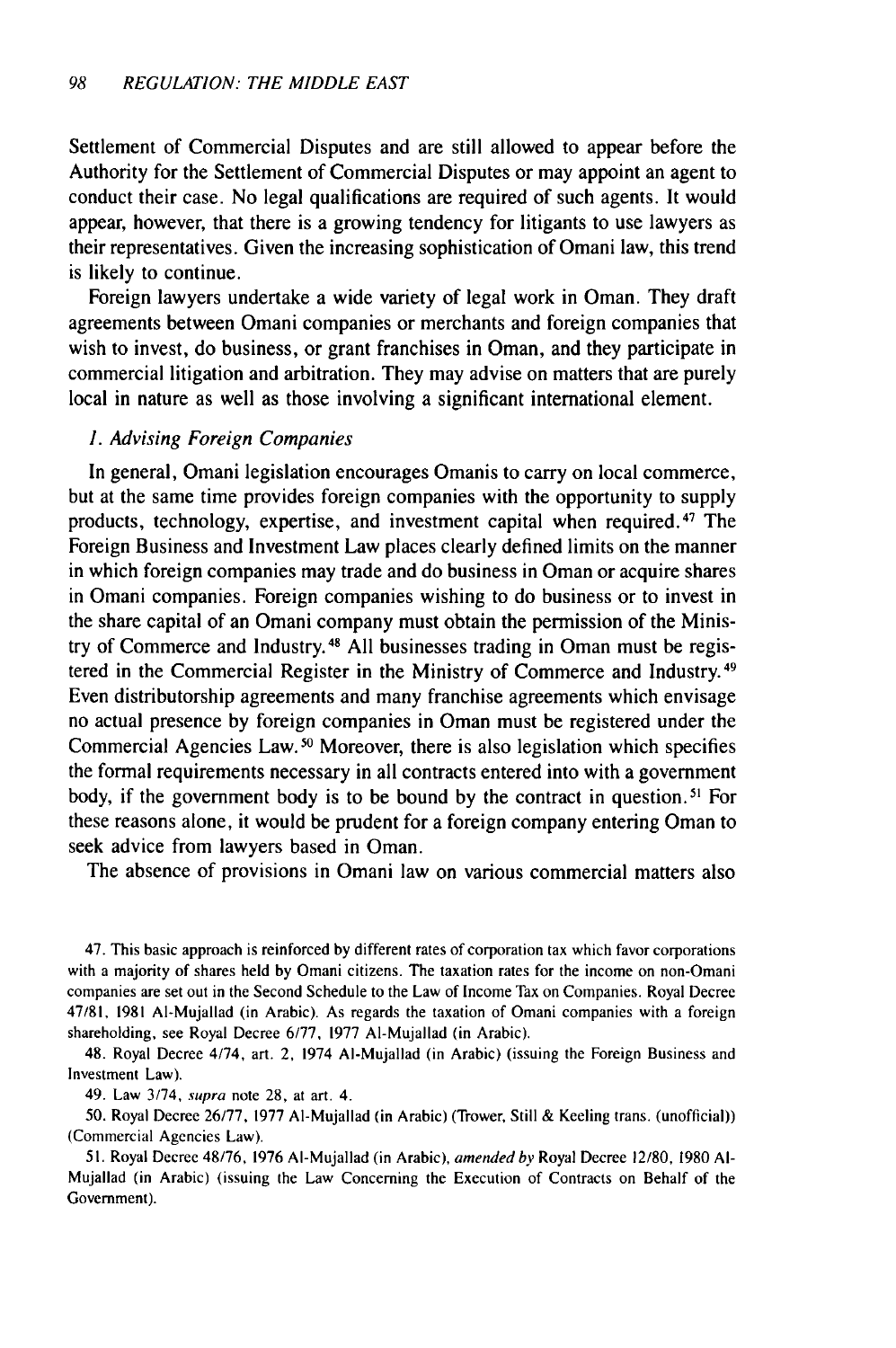affects the drafting of agreements. Thus, only locally based lawyers, whether foreign or Omani, are able to advise clients fully. For instance, most joint ventures take the form of a locally incorporated limited liability company. The Commercial Companies  $Law<sup>52</sup>$  is silent as to whether a shareholder in a limited liability company has a remedy against the company if the company performs acts which are *ultra vires* its memorandum of association. The authorities concerned with company registration formalities are reluctant to accept for registration the memorandum of association of a company in which there is a foreign shareholder if the memorandum contains a wide objects clause. Therefore, if the shareholders wish to clarify what acts will or will not be ultra vires the company, they must do so in the Shareholders' Agreement which sets up the company.

Inconsistencies between English and Arabic terminology are another important reason that foreigners consult a locally based lawyer. The term "joint venture," for example, is used in the official English translation of the Commercial Companies Law to translate "sharikat al-muhāssa." Most foreign companies expect a "joint venture" will take the form of a limited liability company. As used in the Commercial Companies Law, however, the Arabic term approximates to a "partnership for one adventure" and thus has a form substantially different from the limited liability company.<sup>53</sup>

As in all jurisdictions the world over, an important task of lawyers is to clear up misconceptions held by clients. One obvious instance of this is the widely held view that the restrictions on foreigners doing business in Oman may be evaded by entering into an agreement (often, inaccurately referred to as a "sponsorship agreement") by which the foreigner trades in Oman under an Omani merchant's name. Such arrangements used to be common throughout the Gulf, and may be legal in some jurisdictions. However, they have not been legal in Oman since at least the early 1970s.

Some provisions in Omani law create specific rights that may not be anticipated by foreign companies that have failed to seek advice from a locally based legal expert. For example, provisions in the Commercial Agencies Law give rights on termination or expiration of distributorship agreements.<sup>54</sup> A foreign supplier may find itself embroiled in expensive litigation if it fails to take account of these rights when negotiating the termination of its arrangements with a distributor.

#### *2. Litigation by the Foreign Lawyer*

The main features of commercial litigation before the Committee and Authority have been outlined above. 5 In addition to proceedings before the Authority

55. See supra text accompanying notes 14-43.

<sup>52.</sup> Law 4/74, supra note 18, amended by Royal Decree 54/75, 1975 AI-Mujallad (in Arabic). 53. Id. at arts. 51-55.

<sup>54.</sup> Royal Decree 26/77, supra note 50, at arts. 8, 10.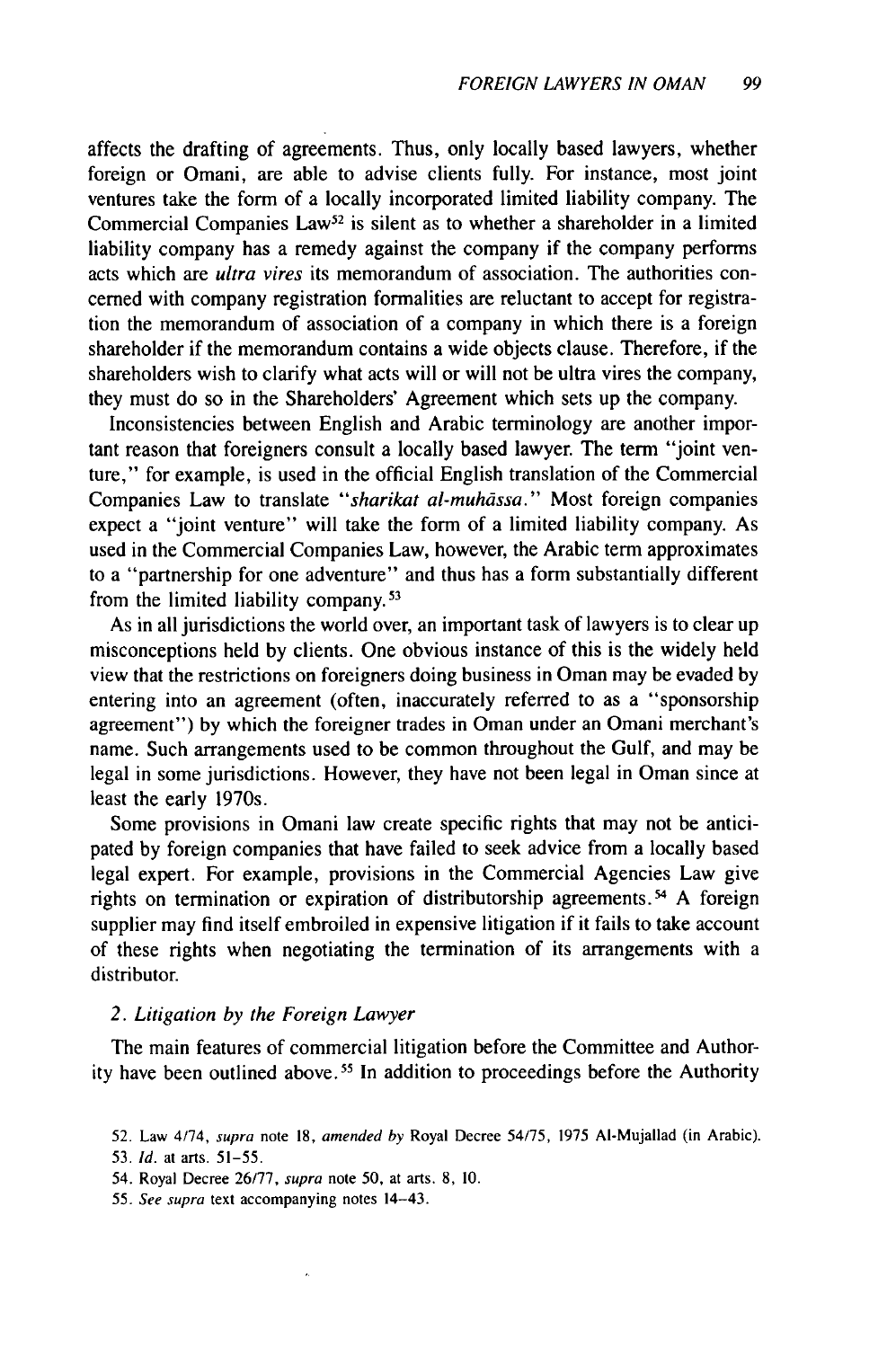for the Settlement of Commercial Disputes, foreign lawyers may sometimes be involved in litigation before the Labor Court in the Ministry of Social Affairs and Labor, which ensures that the provisions of labor contracts are upheld and that the rights of employees under the Omani Labor Law<sup>56</sup> are observed, and the Lands Committee in the Ministry of Land Affairs and Municipalities. Involvement with other judicial authorities in the country rarely, if ever, occurs. The majority of cases concern disputes between Omani legal persons.

Oman shows signs of becoming an increasingly litigious environment. This may be attributable to the speed with which cases are decided. Parties may prefer to have their disputes sorted out by proceedings before the Authority for the Settlement of Commercial Disputes (or, in its day, the Committee for the Settlement of Commercial Disputes) rather than through lengthier out of court negotiations. It might be noted in this context that there appears to be no "without prejudice" rule that might facilitate out of court negotiations for a settlement.

#### 3. Advising Local Businesses

Lawyers in Oman may also give advice on banking, shipping, and related matters. Lawyers may give advice both when there is a significant international element and when legal problems are purely local. An example of the latter would include disputes between shareholders, or shareholders and directors of Omani companies. When advising on banking or shipping matters, a considerable degree of local knowledge is required if a firm is to operate effectively. For instance, the ability to advise a bank which is contemplating lending money for a construction project is of little use if a firm is unable to advise also on the legal requirements and formalities for registering a mortgage designed to protect the bank's interest. In some jurisdictions, the bank might obtain advice from two specialist firms each with an expertise in one of these areas. In Oman, there are probably too few lawyers for this type of arrangement, unless a bank is lending from outside the country and has overseas lawyers to instruct local counsel.

### III. CONCLUSION

Oman is not typical of the jurisdictions in which most transnational law firms operate. In most jurisdictions, only lawyers who have local qualifications may appear in court and carry out certain types of legal work, such as transactions for the conveyance of land and the administration of estates. The transnational law firm is thus restricted in the advice it can give in foreign jurisdictions and, unless a partnership with local lawyers is possible, is generally confined to advising on legal matters in which there is a major transnational element.

In contrast, foreign lawyers in Oman may advise and draft agreements for

56. Royal Decree 34/73, 1973 AI-Mujallad (in Arabic).